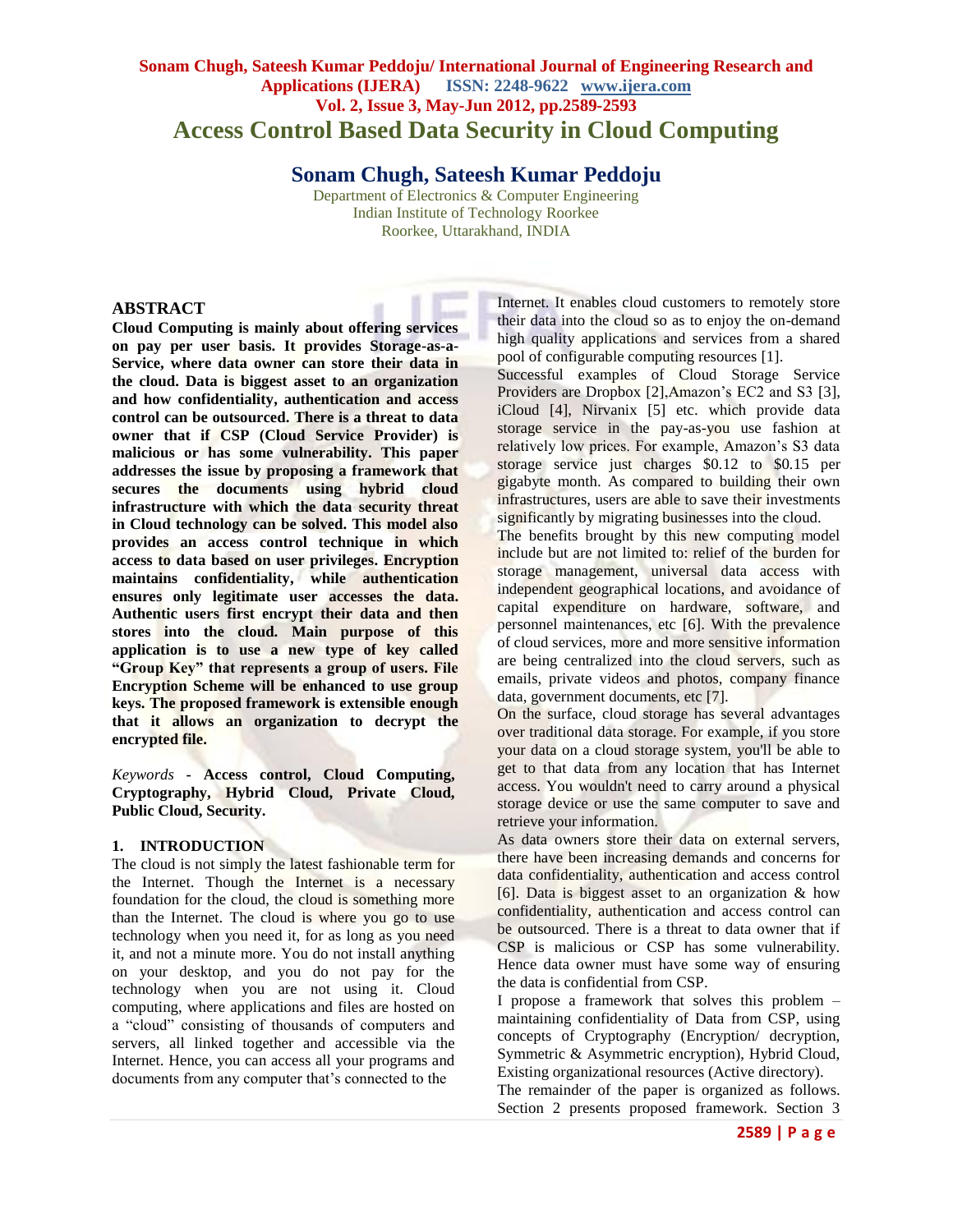#### **Sonam Chugh, Sateesh Kumar Peddoju/ International Journal of Engineering Research and Applications (IJERA) ISSN: 2248-9622 www.ijera.com Vol. 2, Issue 3, May-Jun 2012, pp.2589-2593**

gives results. Section 4 concludes the paper and also suggests further extensions.

#### **2. PROPOSED FRAMEWORK**

Storing data on cloud can lead to leakage of sensitive information due to application and cloud vulnerabilities. In the proposed work, the concept of hybrid cloud infrastructure (i.e. combination of public and private cloud) is used with cryptographic approach in order to provide a secure and robust solution for securing the files on cloud yet maintains the confidentiality of data from CSP and auditing the employees. Confidential files can be encrypted and uploaded on cloud from managed client. A managed client is a computer or a device that has software required to encrypt the file and communicate with internal cloud. This would provide an Encryption solution to protect files stored on cloud and allow users to view/edit Encrypted files stored on cloud.



Figure 1 Design of proposed framework

Public Cloud will be only hosting the documents. It will only acts as Cloud as a Storage. Here, Dropbox has been used for this purpose (one can also use any other cloud service that offers Storage as a service). Dropbox provides a cloud based service to enable users to store and share files and folders with others across the Internet using file synchronization [2]. Each user stores their files in the dropbox (into the shared folder).

Private Cloud (Internal Cloud) will be used for the authentication, key management and access control. It uses database for maintaining information about registered groups and users, storing keys of users /

groups, message authentication code of the files & the usernames and group names along with their different privileges. Hibernate [8] and Postgresql [9] has been used for this purpose (one can also use any other RDBMS). Hibernate is an object relational mapping (ORM) library for the Java language, providing a framework for mapping an object-oriented domain model to a traditional relational database. Postgresql is an object-relational database management system.

The given framework leverages on existing resources for authentication purposes. Every organization maintains information regarding their users in various forms. One of the widely used repository for maintain this information is Microsoft Active Directory [10]. Active Directory is a directory service created by Microsoft for Windows domain networks. It is based on the LDAP protocol for authentication purposes. It is a database that keeps track of all the user accounts and passwords in your organization. It also provides the facility of groups. Active Directory Groups contain users who are called members of the group. All permissions, authorizations and restrictions placed on the group apply to all the members of the group. For authentication purpose, a user credentials (i.e. username and password) has been used.

Encrypting your data before it is sent to the service provider ensures that if the provider's security measures are breached, your data is still secure. If someone does get your data, they need the proper credentials for viewing the files or all they get is gibberish.

Initially, Users will enroll by using their existing LDAP login credentials. After a server has been specified and authenticated, users can enroll by using their existing LDAP login credentials and get their keys from the Internal Cloud Server. The end-user will be presented with a login screen where they can enter their LDAP login credentials. Upon authentication, the user's keys will be downloaded from the server and onto the device. Users can then begin to encrypt / decrypt content.

According to fig.1, Data Owner (creator of file) first encrypts the file and then stores into the cloud. Typically file encryption mechanism includes metadata attached to the protected object that contains information about how to decrypt the protected object. This metadata is part of the encrypted file header and is always inserted at the beginning of the file. This metadata allows individual users to access the file.

Two keys used for encrypting a file:

- 1. File Data encrypted to unique File Encryption Key (FEK). This is also referred as Symmetric Key.
- 2. FEK encrypted to each user's public key. This is also referred as Encrypted Symmetric Keys (ESK).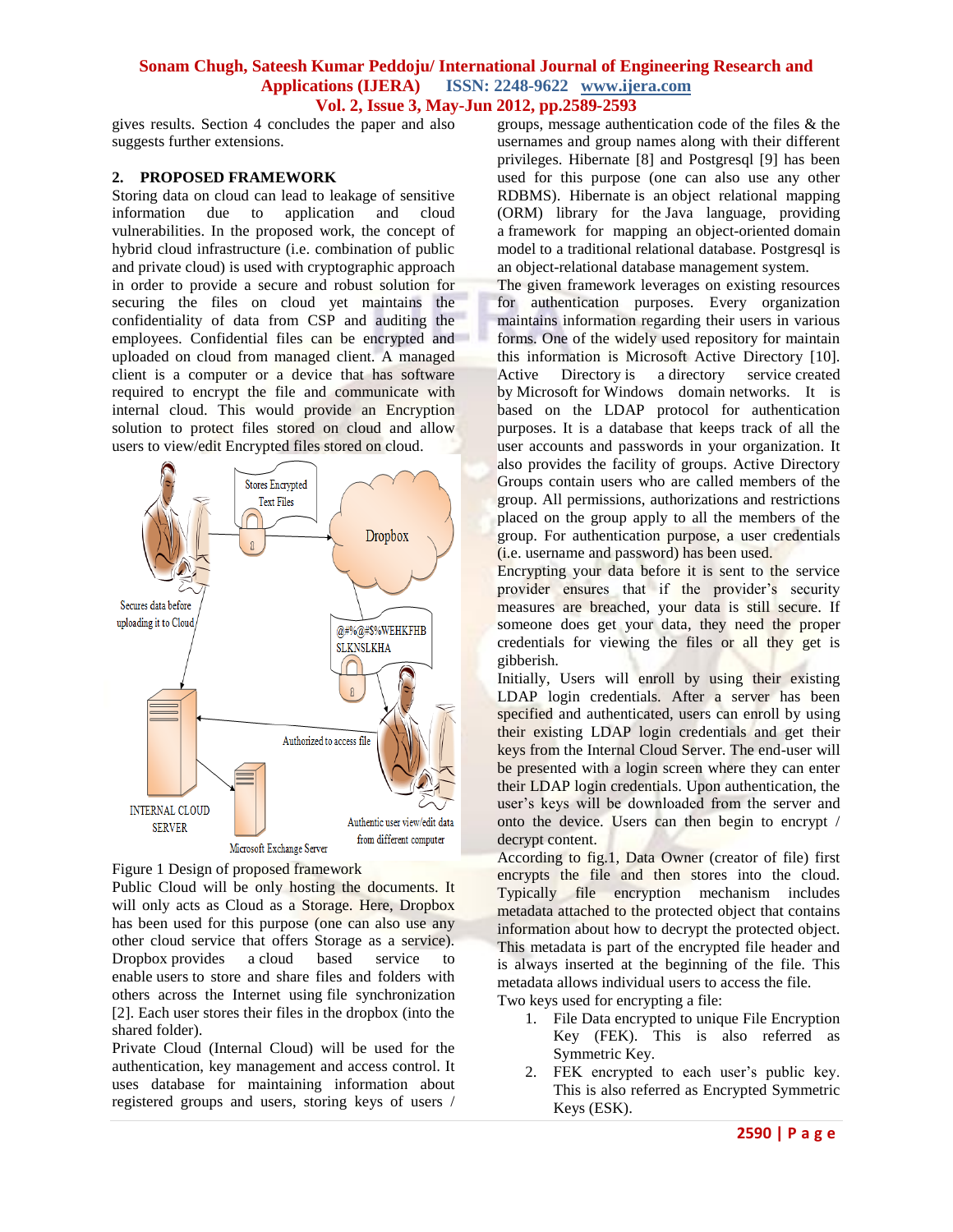#### **Sonam Chugh, Sateesh Kumar Peddoju/ International Journal of Engineering Research and Applications (IJERA) ISSN: 2248-9622 www.ijera.com Vol. 2, Issue 3, May-Jun 2012, pp.2589-2593**

If numbers of users who access encrypted file grow, associated metadata grows as well. This increases the encryption overhead significantly if original files size is small. Additionally, as new users joins and leaves the group, the management of metadata associate with each file causes significant maintenance issues with no easy way to manage it. And the only way to manage it is to re-encrypt the file which is costlier operation.

A group is basically a distribution list whose members will be resolved first in order to retrieve the individual keys for every group member. File Encrypting application then uses the member keys to protect the encrypted object. However, changes to the group membership require changes to the protected objects. On the other hand, this group feature does not require an infrastructure for re-encryption and thus is immune to all sorts of Group Membership changes.

In a typical organization users are grouped into groups. A Group Key is a key that is used by all users in a group. This feature is intended to be used in enterprise environments which host there data on third party cloud for the protection of shared files. Users intended to use the Group Key must be present in Active Directory and there keys reside on Internal Cloud. The Group Key, as an Internal Cloud managed key. Users will get the key when they require it and immediately after use key will be flushed.

At the time of login, each user is given its' private key and also notifies with the groups to which user belongs, by the server.

and groups with different privileges (read/write) with whom user (owner of the file) wants to share its' file. Then the user will get the public keys corresponding to selected users and groups from the internal cloud server. The application generates a random DES key used for the encryption of the file. The FEK (random generated key) used for encrypting the original file encrypts with each users' and groups' public key (only the authorized ones who have access to the file) and the resulted encrypted keys have been appended to the header of the encrypted file with their usernames and group names. The encrypted file header (metadata) contains the file id (generated by the server), an integer value that represents the number of users and groups with whom the file has been shared, usernames & group names and their corresponding ESK (key used for the decryption of the encrypted file). Once the file is encrypted, owner notifies the server and also which users and groups have what type of privileges. Owner also sends the Message Authentication Code (MAC) of the content of the file to the Internal Cloud Server. The usernames or group names along with their access privileges and the MAC of the file has been stored by the service provider in its database for future use. Then the server returns a file id (generated by the server) to the file owner that he/she adds it to the file header.





Fig. 2 represents the steps for encryption. Once data owner selects a file to encrypt along with the users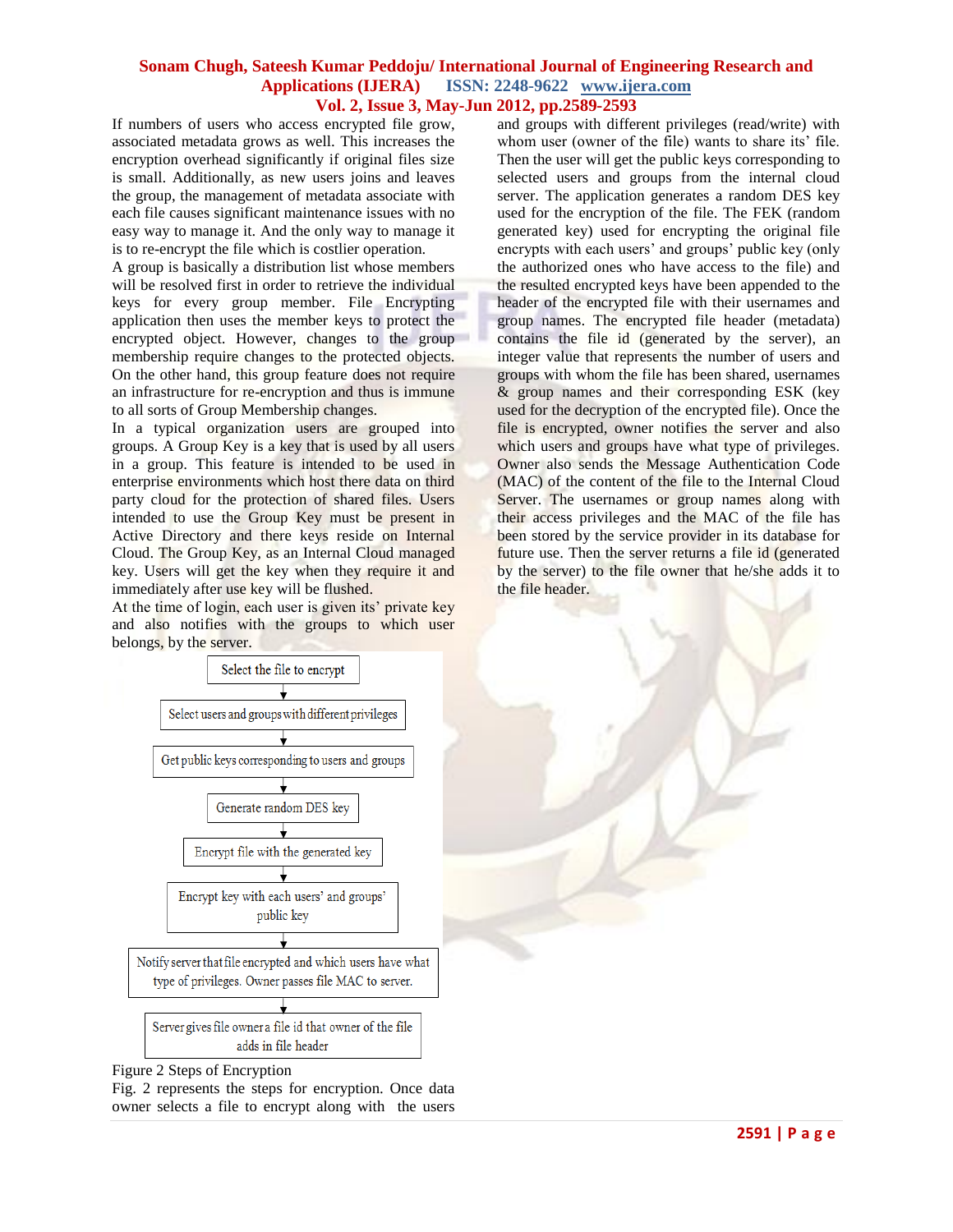#### **Sonam Chugh, Sateesh Kumar Peddoju/ International Journal of Engineering Research and Applications (IJERA) ISSN: 2248-9622 www.ijera.com Vol. 2, Issue 3, May-Jun 2012, pp.2589-2593**



Figure 3 Steps of Decryption

Fig. 3 represents the steps of decryption. User selects a file to read or edit from the shared folder of its dropbox account. Now, the application running at clients' side tries to decrypt it. The running application first attempts to check whether the login username present in encrypted file header or not, then group names in file header, to see if there is a match between groups present and group user belongs to (if login user is part of some group and there is a match between groups present and group user belongs to, then user will get the private key of that group at the time of its use, once user gets the key, use it and then the application automatically flush it from the memory). If yes, the symmetric key (also known as File Encrypted Key, FEK) will be decrypted by using the corresponding private key else display a message "you cannot decrypt the file". As the symmetric key used for the encryption of the file has been decrypted by the application. Now, the encrypted data present in the file

will be decrypted by the FEK. After the decryption, new message authentication code (MAC) of the content of the file has been generated. Then, the application running at clients' side queries internal cloud server using file id, to find whether the new generated MAC and saved MAC to the server, both are same or not, if MAC doesn't match then the "file corrupted" warning will be shown. If MAC matches, then the server checks in its' database that the login user has what kind of privilege and returns it to client. Now, the application checks if user has read privilege then viewer opens the data in read mode otherwise in write mode. If the viewer opens in read mode then the login user will not be able to make changes (neither add nor delete the content) to the data. But in write mode, user can make changes (must have to press the save icon) and these changes will be reflect in future. The updated file has been again encrypted by the running application.

## **3. RESULTS**

The implementation of the access control based data security application is done in java.

Table 1 Table showing the relationship **between** users and groups

| User name                             | <b>Belongs to group</b> |
|---------------------------------------|-------------------------|
| User1, user2                          | <b>Group1</b>           |
| User <sub>3</sub> , user <sub>4</sub> | Group <sub>2</sub>      |

**File access:**

Read users- user1, user3 Read Groups- group1 Write users- user2, user4 Write group- group2 Table 2 Table Showing the Users' Access Permission on File

| <b>UILLILU</b>                                      |                                       |                                                                   |                       |  |  |  |
|-----------------------------------------------------|---------------------------------------|-------------------------------------------------------------------|-----------------------|--|--|--|
| <i>Username</i>                                     | User access<br>permissions<br>on file |                                                                   | Reason                |  |  |  |
| User1                                               | Read                                  | User1 and Group1 both<br>have Read permission.                    |                       |  |  |  |
| User2                                               | Write                                 | User <sub>2</sub> has Write and<br>Group1 has Read<br>permission. |                       |  |  |  |
| User3                                               | Write                                 | User <sub>3</sub> has Read and<br>Group2 has Write<br>permission. |                       |  |  |  |
| Write<br>User4                                      |                                       | User4 and Group2 both<br>have Write permission.                   |                       |  |  |  |
| User5                                               | No access                             | User5 has no access, also<br>doesn't belong to any<br>group.      |                       |  |  |  |
| Table 3 Test results observed in different scenario |                                       |                                                                   |                       |  |  |  |
| <b>Test Results</b>                                 | Result Observed                       |                                                                   | Result<br>Description |  |  |  |